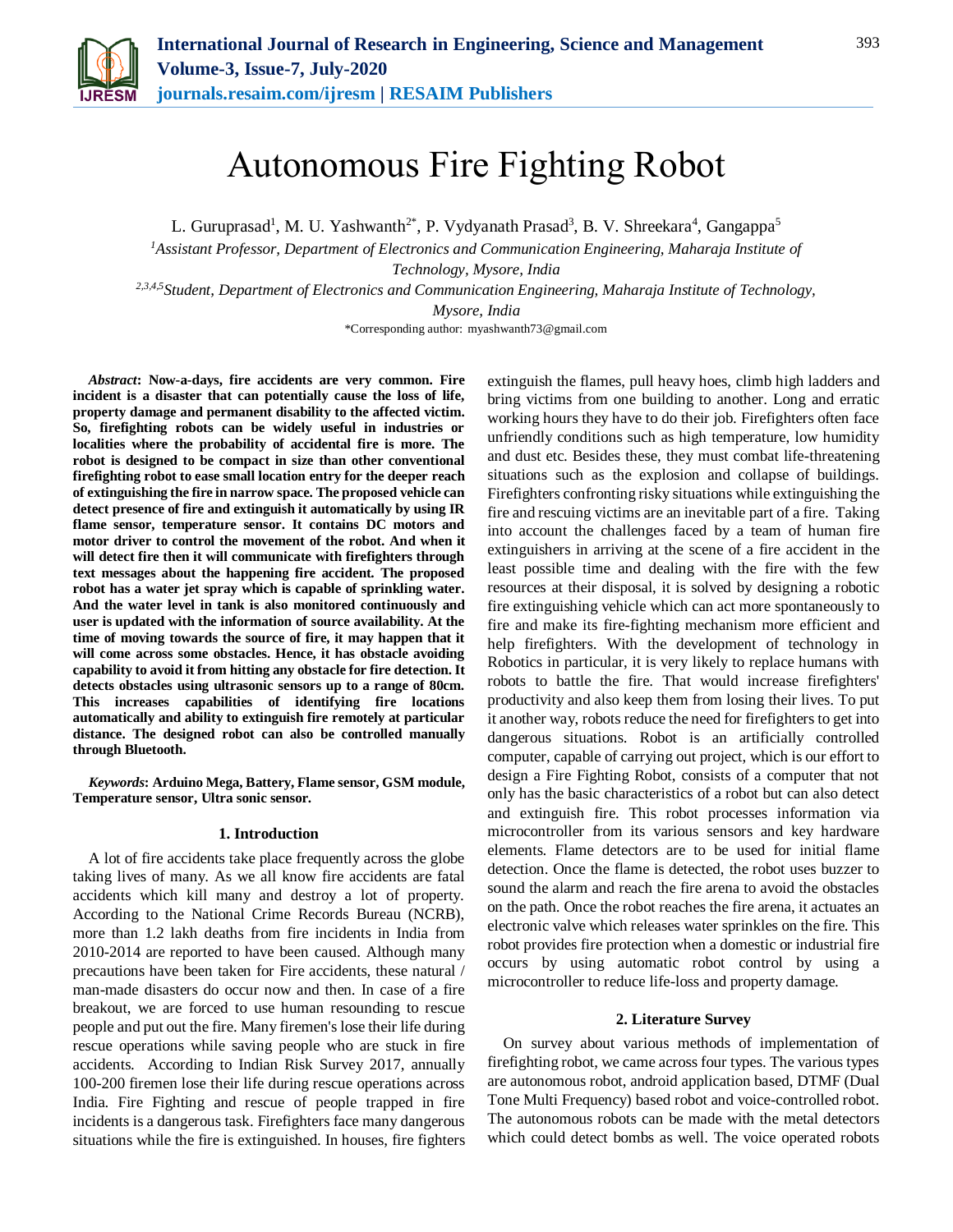

are controlled by operator voice commands. Android controlled robot is the one which is completely controlled by android mobile application with operator commands. DTMF robot which is one of the intelligent and cost-effective robot which are activated by sound signal [1]. The robot can be built with dual modes, auto and operator controlled mode. The robot can avoid obstacles on its way with pre-defined algorithm. Live surveillance of the fire areas can be achieved through camera installed in the system. The operator can see the camera visuals through a smartphone connected to the module through Bluetooth. Hence the operator can easily operate the robot and put off fire efficiently [2]. To extinguish fire more efficiently by robots, the robot can be programmed with the condition. The extinguish operation starts only if the temperature exceeds a pre-defined temperature. All the temperature values are recorded through the Bluetooth model in a mobile phone that is connected to the robot [3]. Domestic robot can also be developed with pre-defined area of the locality. In such robot a single flame sensor can be used for 360-degree flame detection. The robot rotates a full 360 degrees and detects the direction of fire and starts extinguish operation. Instead of water to extinguish fire efficiently. Since the locality is pre-defined the location of the robot can tracked using digital compass [4]. With surveillance and manually operation feature, the robot can also be featured with mike and speaker, so that operator can interact with people struck in the fire affected area. For extinguish of fire both water and carbon-di-oxide spray, solenoid value can be used [5]. Fire fighting robots can also be built for forest fire purpose where heavy trucks or human can't reach those high terrains. For that kind of projects detailed calculation of weight balance of robot, the tensions on the robot chassis, and the torque needed to carry the whole weight of the robot at high terrains are necessary. Instead of wheels, the robots can be constructed using gear chains which help movement even in hard terrains, which also capable of climbing high terrains easily and also can descend slopes easily [6].

#### **3. Proposed System**

The system on initialization starts checking continuously for the presence of fire in the surroundings and any sudden change in the temperature. If any fire is detected, then immediately the system should send a text message to user about the occurrence of the fire through GSM and should alert the surrounding through the buzzer. If the temperature value exceeds 70, then the system should send a text message to the user as "need assistance" Because the system cannot perform above 70ºC. Then the system should ask the user to specify the mode of operation. The user decides the mode of operation i.e., either autonomous mode or manual mode. If auto mode is selected, then the system should start functioning autonomously. The system will start its movement to reach the fire affected area. On traversing the path, the obstacle detection algorithm is used to detect any presence of obstacle on the way to the fire arena. If an obstacle is found, then the system should change its path

and reach its destination. On reaching the destination, the system should start extinguishing the fire by making pump HIGH and hence extinguish fire through throwing water on the fire. Once the front IR sensor goes LOW, states that the fire is put off successfully and hence the system should stop extinguish operation by making pump LOW. If the user selects manual mode, then the system should perform the commands/instructions of the user serially. The water level in the tank should be continuously monitored and the user should be alerted once the water level goes below 20% of the tank storage.



Fig. 1. Block diagram of proposed system

The extinguishing procedure starts with the detection of fire using IR sensors which is an input sensor connected at the different levels of the chassis. As we know IR sensors have an IR RECEIVER which is used to detect the fire. When fire burns it emits a small amount of infra-red light, this light will be received by the IR receiver on the sensor module. Then op-amp in IR sensor checks for a change in voltage across the IR receiver, so that if a fire is detected the output pin of the op-amp will give 5v (HIGH) and if there is no fire the output pin will be 0v (LOW). So, we place these sensors in all directions of the robot to sense in which direction the fire is burning. Once the fire is detected the IR sensor feeds the signal to the microcontroller. Immediately after fire detection, the microcontroller gives the input to the motor driver which drives the robot near the fire. Ultrasonic sensors are used to detect any obstacles present on the way to the fire area. If any obstacle present, the robot changes the path and reaches the destination.

The microcontroller activates the GSM module along buzzer to alert the firemen (operator) about the happening fire accident. GSM module is used to send text messages to the operator's mobile phone about fire detection and extinguish completion. The temperature sensors are used to detect the intensity of the fire, if the intensity of the fire is very high then an alert is sent to firemen to get further assistance. Also, through GSM alert messages about the amount of water availability in the container is sent to the operator. And buzzer alerts the people around the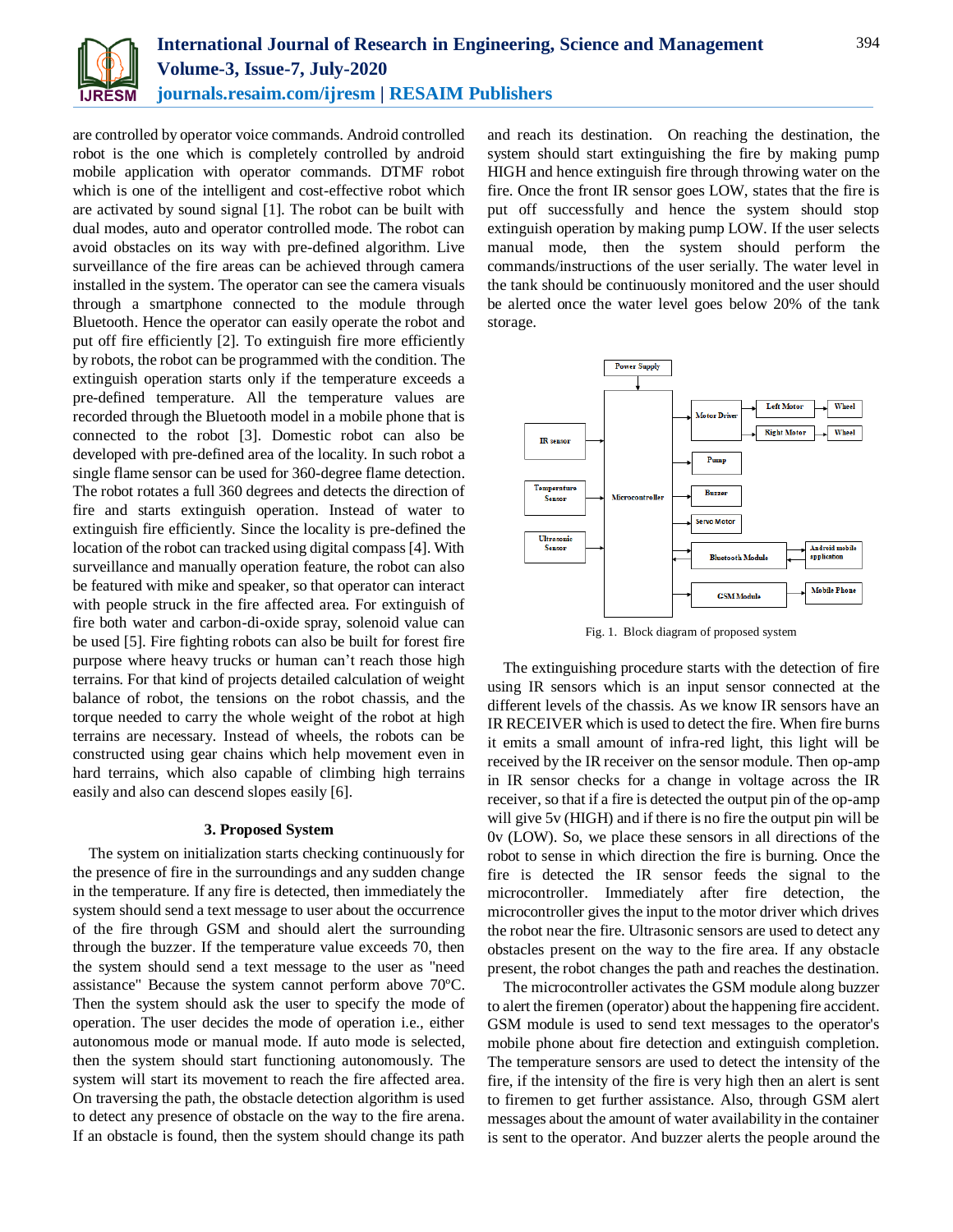

fire accident area.

The movement of robot as well as alerting are operations which are performed simultaneously. Once the robot reaches the fire accident area the relay drivers will turn 'ON' the pump which pumps the water through a sprinkler and the fire is extinguished. Once the fire is put 'OFF' all the IR sensors values goes low, then relay drivers turn 'OFF' the pump and also, the buzzer is turned 'OFF'.

The system can also be operated manually through Bluetooth.

## **4. Experiment and Result**

### *A. Flow Chart*



Fig. 2. Flow chart of the system

- The system on initialization starts checking continuously for the presence of fire in the surroundings and any sudden change in the temperature.
- If any fire is detected, then immediately the system should send a text message to user about the occurrence of the fire through GSM. And should alert the surrounding through the buzzer.
- If the temperature value exceeds 70, then the system should send a text message to the user as "need assistance". Because the system cannot perform above 70ºC.
- Then the system should ask the user to specify the mode of operation. The user decides the mode of operation i.e., either autonomous mode or manual mode
- If auto mode is selected then the system should start functioning autonomously. The system will start its movement to reach the fire affected area.
- On traversing the path, the obstacle detection algorithm is used to detect any presence of obstacle on the way to the fire arena. If an obstacle is found, then the system should change

its path and reach its destination

- On reaching the destination, the system should start extinguishing the fire by making pump HIGH and hence extinguish fire through throwing water on the fire.
- Once the front IR sensor goes LOW, states that the fire is put off successfully and hence the system should stop extinguish operation by making pump LOW.
- If the user selects manual mode, then the system should perform the commands/instructions of the user serially.
- The water level in the tank should be continuously monitored and the user should be alerted once the water level goes below 20% of the tank storage.

### Image of Android Bluetooth controller app



Fig. 2. The user end displays of the Bluetooth app Circuit diagram



Fig. 3. Circuit diagram

- The Arduino Mega is powered with a 12V battery.
- All the sensors are powered with 5V power supply from the Arduino.
- The fig shows the complete details of the pin connections of the Arduino and sensors.

## *B. Result*

The proposed project was physically built and tested. The results of the proposed system were as mentioned in the table. We performed various trials and all trails were successful.